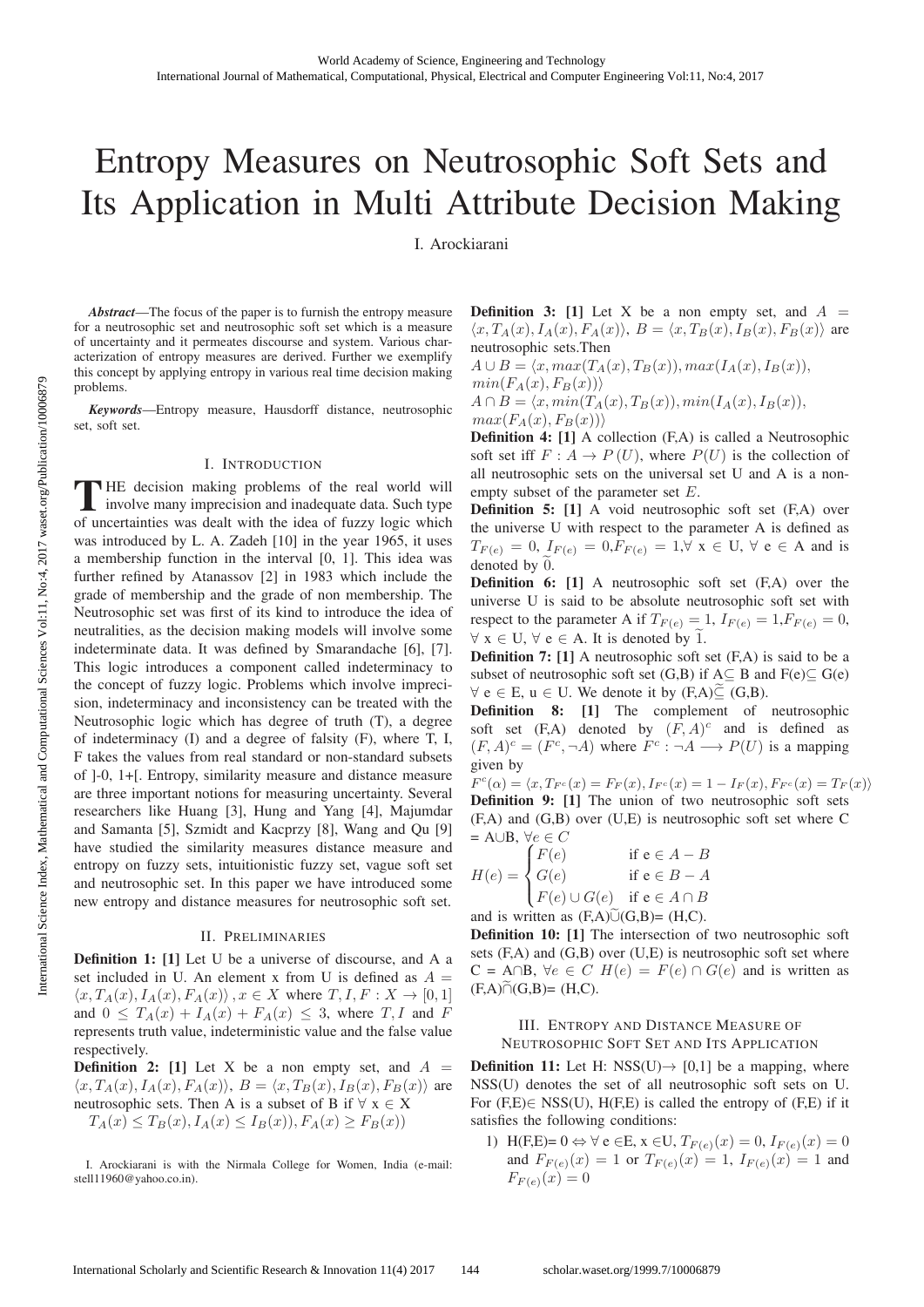- 2) H(F,E)=1  $\forall e \in E$ ,  $x \in U$ ,  $T_{F(e)}(x) = I_{F(e)}(x) =$  $F_{F(e)}(x)=0.5$
- 3) H(F,E)=  $H(F, E)^c$
- 4)  $\forall$  e  $\in$  E, x  $\in$  U when (F,E) $\subseteq$  (G,E), and  $T_{G(e)}(x) \le$  $F_{G(e)}(x), I_{F(e)}(x) \leq I_{G(e)}(x)$  if  $I_{G(e)}(x) \leq 0.5$  or  $(F,E) \supseteq (G,E)$ , and  $T_{G(e)}(x) \geq F_{G(e)}(x)$ ,  $I_{F(e)}(x) \geq$  $I_{G(e)}(x)$  if  $I_{G(e)}(x) \geq 0.5$  then  $H(F,E) \leq H(G,E)$

**Definition 12:** Let d:NSS(U) $\times$  NSS(U) $\rightarrow$  [0,1] be a mapping for (F,E), (G,E) $\in$  NSS(U),  $d((F, E), (G, E))$  is called the degree of distance between (F,E)and (G,E) if it satisfies the following conditions:

- 1) d((F,E),(G,E))=d((G,E),(F,E)).
- 2)  $d(F,E),(G,E)) \in [0,1]$
- 3) d((F,E),(G,E))= 1  $\Leftrightarrow$   $\forall$  e  $\in$ E, x  $\in$ U,  $T_{F(e)}(x)=0$ ,  $I_{F(e)}(x) = 0, F_{F(e)}(x) = 1$  and  $T_{G(e)}(x) = 1$ ,  $I_{G(e)}(x) = 1, F_{G(e)}(x) = 0 \text{ or } T_{F(e)}(x) = 1,$  $I_{F(e)}(x) = 1$  and  $F_{F(e)}(x) = 0$  or  $T_{G(e)}(x) = 0$ ,  $I_{G(e)}(x)=0$  and  $F_{G(e)}(x)=1$
- 4) d((F,E),(G,E))=0  $\Leftrightarrow$  (F,E)=(G,E)<br>5) (F,E) $\subseteq$ (G,E) $\subseteq$  (P,E) $\Rightarrow$
- 5)  $(F,E) \subseteq (G,E) \subseteq$   $(P,E) \Rightarrow$  d( $(F,E)$ ,  $(P,E) \ge$ max(d((F,E),(G,E)), d((G,E),(P,E)), (P,E)∈ NSS(U).

**Definition 13:** Let  $U = \{x_1, x_2, \dots, x_n\}$  be the universal set of elements and  $E = \{e_1, e_2, \dots, e_m\}$  be the universal set of parameters, then we have

$$
H(F, E) = \frac{1}{m} \sum_{i=1}^{n} H_i(F, E)
$$
  
\nwhere  $H_i(F, E) = \frac{1}{n} \frac{max \sum_{j} count((F, E) \cap (F, E)^c)}{max \sum_{j} count((F, E) \cup (F, E)^c)}$   
\n
$$
max \sum_{j} count((F, E) \cap (F, E)^c))
$$
  
\n
$$
= \sum_{j=1}^{n} (T_{((F, E) \cap (F, E)^c)(e_i)}(x_j) + I_{((F, E) \cap (F, E)^c)(e_i)}(x_j))
$$
  
\n
$$
max \sum_{j=1}^{n} count((F, E) \cup (F, E)^c))
$$
  
\n
$$
= \sum_{j=1}^{n} (T_{((F, E) \cup (F, E)^c)(e_i)}(x_j) + I_{((F, E) \cup (F, E)^c)(e_i)}(x_j))
$$

is the entropy of neutrosophic soft sets.

**Definition 14:** Let  $U = \{x_1, x_2, \dots, x_n\}$  be the universal set of elements and  $E = \{e_1, e_2, \dots, e_m\}$  be the universal set of parameters, then we define normalized Euclidean distance based on Hausdorff metric as

$$
d_1((F, E), (G, E)) =
$$
  
\n
$$
\frac{1}{mn} \sum_{i=1}^{m} \sum_{j=1}^{n} max(|T_{F(e_i)}(x_j) - T_{G(e_i)}(x_j)|,
$$
  
\n
$$
|I_{F(e_i)}(x_j) - I_{G(e_i)}(x_j)|, |F_{F(e_i)}(x_j) - F_{G(e_i)}(x_j)|)
$$
  
\nand normalized Hamming distance based on Hausdorff metric

as  
\n
$$
d_2((F, E), (G, E)) =
$$
\n
$$
\{\frac{1}{mn} \sum_{i=1}^{m} \sum_{j=1}^{n} max((T_{F(e_i)}(x_j) - T_{G(e_i)}(x_j))^2, (I_{F(e_i)}(x_j) - I_{G(e_i)}(x_j))^2)\}
$$
\n
$$
(I_{F(e_i)}(x_j) - I_{G(e_i)}(x_j))^2, (F_{F(e_i)}(x_j) - F_{G(e_i)}(x_j))^2)\}^{\frac{1}{2}}
$$
\n**Theorem 1:** Let (F, E), (G, E) and (H, E) be Neutrosophic soft  
\nset over U, then distance measure  $d_i((F, E), (G, E))$  for  $i =$ 

1,2 between (F,E) and (G,E) satisfies the following properties. (i)  $0 \leq d_i((F, E), (G, E)) \leq 1$ 

(ii)  $d_i((F, E), (G, E)) = 0$  if and only if  $(F, E) = (G, E)$ 

(iii) 
$$
d_i((F, E), (G, E)) = d_i((G, E), (F, E))
$$
  
\n(iv) If  $F \subseteq G \subseteq H$ , then  $d_i((F, E), (G, E)) \le$   
\n $d_i((F, E), (H, E))$  and  $d_i((G, E), (H, E)) \le$   
\n $d_i((F, E), (H, E))$ 

# Proof:

- (i) As truth-membership, indeterminacy-membership and falsity-membership functions lies between 0 and 1, the distance measure based on these function also lies between 0 to 1.
- (ii) If  $d_i((F, E), (G, E)) = 0$  implies  $|T_F(e_i)(u_j) - T_G(e_i)(u_j)| = 0$  $|I_F(e_i)(u_i) - I_G(e_i)(u_i)| = 0$  $|F_F(e_i)(u_i) - F_G(e_i)(u_i)| = 0$  implies  $T_F(e_i)(u_j) = T_G(e_i)(u_j),$  $I_F(e_i)(u_j) = I_G(e_i)(u_j), F_F(e_i)(u_j) = F_G(e_i)(u_j)$ i.e.,  $(F,E) = (G,E)$ . Conversely, Let  $(F,E)$  =  $(G,E)$ , implies  $T_F(e_i)(u_j) = T_G(e_i)(u_j), T_F(e_i)(u_j) =$  $I_G(e_i)(u_i)$ ,  $F_F(e_i)(u_i)$  =  $F_G(e_i)(u_i)$ , implies  $|T_F(e_i)(u_i) - T_G(e_i)(u_i)| = |I_F(e_i)(u_i) I_G(e_i)(u_i)$  =  $|F_F(e_i)(u_i) - F_G(e_i)(u_i)| = 0$ ie.,  $d_i((F, E), (G, E)) = 0.$ (iii) Clearly  $d((F, A), (G, B)) = d((G, B), (F, A)).$ (iv) Let  $D((F, E), (G, E)) = \max(|T_{F(e_i)}(x_j)| -$ 
	- $T_{G(e_i)}(x_j)|, |I_{F(e_i)}(x_j) I_{G(e_i)}(x_j)|, |F_{F(e_i)}(x_j) F_{G(e_i)}(x_j)|).$  $F \subseteq G \subseteq H$  implies  $T_F(e_i)(u_i) \leq T_G(e_i)(u_i) \leq T_H(e_i)(u_i)$  $I_F(e_i)(u_j) \leq I_G(e_i)(u_j) \leq I_H(e_i)(u_j)$  $F_F(e_i)(u_i) \geq F_G(e_i)(u_i) \geq F_H(e_i)(u_i)$ To Prove:  $d_1((F, E), (G, E)) \leq d_1((F, E), (H, E))$  and  $d_1((G, E), (H, E)) \leq d_1((F, E), (H, E))$ **Case:** 1 If  $|T_F(e_i)(u_i) - T_H(e_i)(u_i)|$  $|I_F(e_i)(u_j) - I_H(e_i)(u_j)| \geq |F_F(e_i)(u_j) - F_H(e_i)(u_j)|$ then  $D((F, E), (G, E)) = |T_F(e_i)(u_j) - T_H(e_i)(u_j)|$ (i)  $|I_F(e_i)(u_i) - I_G(e_i)(u_i)| \leq |I_F(e_i)(u_i) |I_H(e_i)(u_j)| \leq |T_F(e_i)(u_j) - T_H(e_i)(u_j)|,$ ∀ i and j  $|F_F (e_i)(u_i) - F_G (e_i)(u_i)| \leq |F_F (e_i)(u_i) F_H(e_i)(u_j)| \leq |T_F(e_i)(u_j) - T_H(e_i)(u_j)|,$ ∀ i and j (ii)  $|I_G(e_i)(u_j) - I_H(e_i)(u_j)| \leq |I_F (e_i)(u_j) |I_H(e_i)(u_j)| \leq |T_F(e_i)(u_j) - T_H(e_i)(u_j)|,$ ∀ i and j  $|F_G(e_i)(u_j) - F_H(e_i)(u_j)| \leq |F_F(e_i)(u_j) - F_H(e_j)(u_j)|$  $F_H(e_i)(u_i)| \leq |T_F(e_i)(u_i) - T_H(e_i)(u_i)|,$ 
		- ∀ i and j (iii)  $|T_F(e_i)(u_j) - T_G(e_i)(u_j)| \leq |T_F(e_i)(u_j) T_H(e_i)(u_j)$ ,  $|T_G(e_i)(u_i) - T_H(e_i)(u_i)| \leq |T_F (e_i)(u_i) T_H(e_i)(u_j)|,$ ∀ i and j.

Combining (i) - (iii) we have  $D((F, E), (G, E)) \le D((F, E), (H, E))$  and  $D((G, E), (H, E))$  <  $D((G, E), (H, E))$ <br>
ore  $d_1((F, E), (G, E)) \leq$  $D((F, E), (H, E))$ . Therefore  $d_1((F, E), (G, E)) \leq$ <br> $d_1((F, E), (H, E))$  and  $d_1((G, E), (H, E)) \leq$  $d_1((G, E), (H, E))$  $d_1((F, E), (H, E))$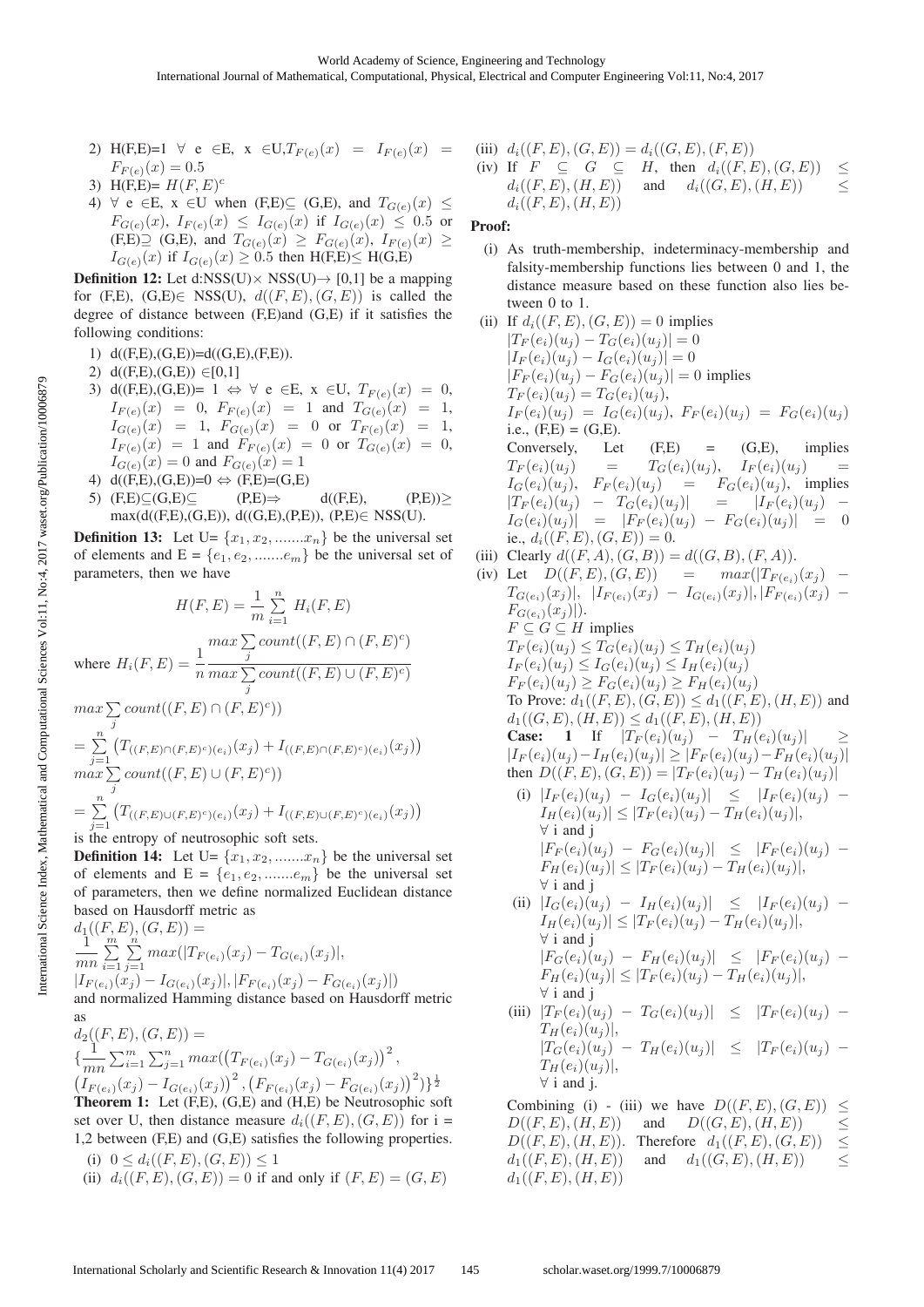Case: 2 If 
$$
|T_F(e_i)(u_j) - T_H(e_i)(u_j)| \le |F_F(e_i)(u_j) - F_H(e_i)(u_j)| \le |F_F(e_i)(u_j) - I_H(e_i)(u_j)|
$$
  
\nthen  $D((F, E), (G, E)) = |I_F(e_i)(u_j) - I_H(e_i)(u_j)|$   
\n(i)  $|T_F(e_i)(u_j) - T_G(e_i)(u_j)| \le |T_F(e_i)(u_j) - T_H(e_i)(u_j)|$   
\n $|T_H(e_i)(u_j)| \le |I_F(e_i)(u_j) - I_H(e_i)(u_j)|$ ,  
\n $\forall$  i and j  
\n $|F_F(e_i)(u_j) - F_G(e_i)(u_j)| \le |F_F(e_i)(u_j) - F_H(e_i)(u_j)|$ ,  
\n $\forall$  i and j  
\n(ii)  $|T_H(e_i)(u_j) - T_H(e_i)(u_j) - I_H(e_i)(u_j)|$ ,  
\n(iii)  $|T_H(e_i)(u_j) - T_H(e_i)(u_j) - T_H(e_i)(u_j)$ 

(ii) 
$$
|T_G(e_i)(u_j) - T_H(e_i)(u_j)| \leq |T_F(e_i)(u_j) - T_H(e_i)(u_j)|
$$
  
\n $|T_H(e_i)(u_j)| \leq |I_F(e_i)(u_j) - I_H(e_i)(u_j)|$ ,  
\n $|F_G(e_i)(u_j) - F_H(e_i)(u_j)| \leq |F_F(e_i)(u_j) - F_H(e_i)(u_j)|$ ,

∀ i and j (iii)  $|I_F(e_i)(u_j) - I_G(e_i)(u_j)| \leq |I_F(e_i)(u_j) I_H(e_i)(u_j)$ ,  $|I_G(e_i)(u_j) - I_H(e_i)(u_j)| \leq |I_F (e_i)(u_j) I_H(e_i)(u_j)$ , ∀ i and j.

Combining (i)-(iii) we have  $D((F, E), (G, E)) \le D((F, E), (H, E))$  and  $D((G, E), (H, E)) \le$ and  $D((G, E), (H, E)) \le$ <br>Therefore  $d_1((F, E), (G, E)) \le$  $D((F, E), (H, E))$ . Therefore  $d_1((F, E), (G, E)) \le d_1((F, E), (H, E))$  and  $d_1((G, E), (H, E))$  < and  $d_1((G, E), (H, E))$  $d_1((F, E), (H, E))$ 

**Case:** 3 If  $|T_F(e_i)(u_i) - T_H(e_i)(u_j)|$  $|I_F(e_i)(u_j) - I_H(e_i)(u_j)| \leq |F_F(e_i)(u_j) - F_H(e_i)(u_j)|$ then  $D((F, E), (G, E)) = |F_F(e_i)(u_i) - F_H(e_i)(u_j)|$ Proof is similar to Case 1 and Case 2.

Hence from Case 1 Case 2 and Case 3 we have if  $F \subseteq$  $G \subseteq H$ , then  $d_1((F, E), (G, E)) \leq d_1((F, E), (H, E))$ and  $d_1((G, E), (H, E)) \leq d_1((F, E), (H, E)).$ 

Similarly we can prove that if  $F \subseteq G \subseteq H$ , then  $d_2((F, E), (G, E)) \leq d_2((F, E), (H, E))$  and  $d_2((G, E), (H, E)) \leq d_2((F, E), (H, E)).$ 

**Theorem 2:** Let  $d(F,E),(G,E)$  be the distance measure between two neutrosophic soft sets (F,E) and (G,E). Define<br> $H(F, E) = \frac{1 - d((F, E), (F, E)^c)}{1 - d((F, E))}$  than H(E,E) is an artisenty  $H(F, E) = \frac{1 - d((F, E), (F, E)^c)}{1 + d((F, E), (F, E)^c)}$  then H(F,E) is an entropy of neutrosophic soft sets.

# Proof:

- (1) H(F,E)= 0  $\Leftrightarrow$  1  $d((F, E), (F, E)^c = 0$  $\Leftrightarrow d((F, E), (F, E)^c = 1 \Leftrightarrow \forall e \in E, x \in U,$  $T_{F(e)}(x) = 0$ ,  $I_{F(e)}(x) = 0$  and  $F_{F(e)}(x) = 1$  or  $T_{F(e)}(x)=1, I_{F(e)}(x)=1$  and  $F_{F(e)}(x)=0$
- (2) H(F,E)= 1  $\Leftrightarrow$  1  $d((F, E), (F, E)^c)$  =  $1 + d((F, E), (F, E)^c) \Leftrightarrow d((F, E), (F, E)^c) = 0$  $\Leftrightarrow$   $(F, E) = (F, E)^c \Leftrightarrow \forall e \in E, x \in U,$  $T_{F(e)}(x) = I_{F(e)}(x) = F_{F(e)}(x) = 0.5$
- (3)  $H(F, E)^c$  =  $\frac{1 d((F, E)^c, ((F, E)^c)^c)}{1 + d((F, E)^c, ((F, E)^c)^c)}$  $=\frac{1-d((F, E)^{c}, ((F, E))}{1+d((F, E)^{c}, ((F, E))}$  = H(F,E)
- (4)  $\forall$  e ∈E, x ∈U when (F,E) $\subseteq$  (G,E), and  $T_{G(e)}(x) \leq$

 $F_{G(e)}(x),\ I_{F(e)}(x) \leq I_{G(e)}(x)$  if  $I_{G(e)}(x) \leq 0.5$ implies  $T_{F(e)} \leq T_{G(e)} \leq F_{G(e)} \leq F_{F(e)}$ ; also  $I_{F(e)} \leq I_{G(e)} \leq 1 - I_{G(e)} \leq 1 - I_{F(e)}$  hence  $|T_{F(e)}(x) - F_{F(e)}(x)| \ge |T_{G(e)}(x) - F_{G(e)}(x)|$  and  $|I_{F(e)}(x) - (1 - I_{F(e)}(x))| \geq |I_{G(e)}(x) - (1 - I_{G(e)}(x))|$ . Therefore  $d((F, E), (F, E)^c) \geq d((G, E), (G, E)^c).$ Also  $f(x) = \frac{1-x}{1+x}$  is monotone decreasing. So we have  $H(F, E) \leq H(G, E)$ . Similarly we can prove in the other case.

**Definition 15:** Let  $\alpha_i^+ = (1, 1, 0)$  (i =1,2,3...m) be the largest neutrosophic number and we call  $A^+ = (\alpha_1^+, \alpha_2^+, ... \alpha_m^+)$  as neutrosophic ideal solution.

# IV. APPLICATION OF DISTANCE AND ENTROPY MEASURES OF NEUTROSOPHIC SOFT SET

In order to obtain an efficient risk management in the field of construction, certain risks are classified along with some parameters and these risks are evaluated by the team of experts. Assume that there is a set of 3 experts evaluating the five different kinds of risks namely construction risk, design risk, physical risk, financial and economic risk and natural risk with the set of parameters unclear detail design or specification, inadequate or insufficient site information, material and equipment quality, shortage of labour, material and equipment, labour injuries, funding shortage and natural disasters.

Let U denote the set of risks  $U = \{x_1, x_2, x_3, x_4, x_5\}$ 

Let E denote the set of parameters  $E = \{e_1, e_2, e_3, e_4, e_5\}$ The neutrosophic soft set (F,E) describes the evaluation of expert A.

 $F(e_1)(x_1) = (0.7, 0.2, 0.1), F(e_2)(x_1) = (0.5, 0.5, 0.5),$  $F(e_3)(x_1) = (0.7, 0.2, 0.1), F(e_4)(x_1) = (0.6, 0.7, 0.8),$  $F(e_5)(x_1) = (0.7, 0.5, 0.4)$ 

 $F(e_1)(x_2) = (0.8, 0.3, 0.4), F(e_2)(x_2) = (0.7, 0.3, 0.2),$  $F(e_3)(x_2) = (0.6, 0.8, 0.9), F(e_4)(x_2) = (0.8, 0.1, 0.9),$  $F(e_5)(x_2) = (0.8, 0.2, 0.1)$ 

 $F(e_1)(x_3) = (0.4, 0.6, 0.2), F(e_2)(x_3) = (0.3, 0.7, 0.2),$  $F(e_3)(x_3) = (0.2, 0.9, 0.2), F(e_4)(x_3) = (0.4, 0.6, 0.5),$  $F(e_5)(x_3) = (0.3, 0.8, 0.7)$ 

- $F(e_1)(x_4) = (0.4, 0.5, 0.3), F(e_2)(x_4) = (0.3, 0.6, 0.5),$  $F(e_3)(x_4) = (0.3, 0.5, 0.4), F(e_4)(x_4) = (0.3, 0.4, 0.5),$  $F(e_5)(x_4) = (0.4, 0.8, 0.3)$
- $F(e_1)(x_5) = (0.3, 0.2, 0.7), F(e_2)(x_5) = (0.2, 0.7, 0.1),$  $F(e_3)(x_5) = (0.3, 0.5, 0.4), F(e_4)(x_5) = (0.3, 0.6, 0.9),$  $F(e_5)(x_5) = (0.4, 0.2, 0.1)$

The neutrosophic soft set (G,E) describes the evaluation of expert B.

 $G(e_1)(x_1) = (0.4 \ 0.3, 0.2), G(e_2)(x_1) = (0.3, 0.1, 0.1),$  $G(e_3)(x_1) = (0.5, 0.5, 0.9), G(e_4)(x_1) = (0.4, 0.5, 0.4),$  $G(e_5)(x_1) = (0.4, 0.2, 0.1)$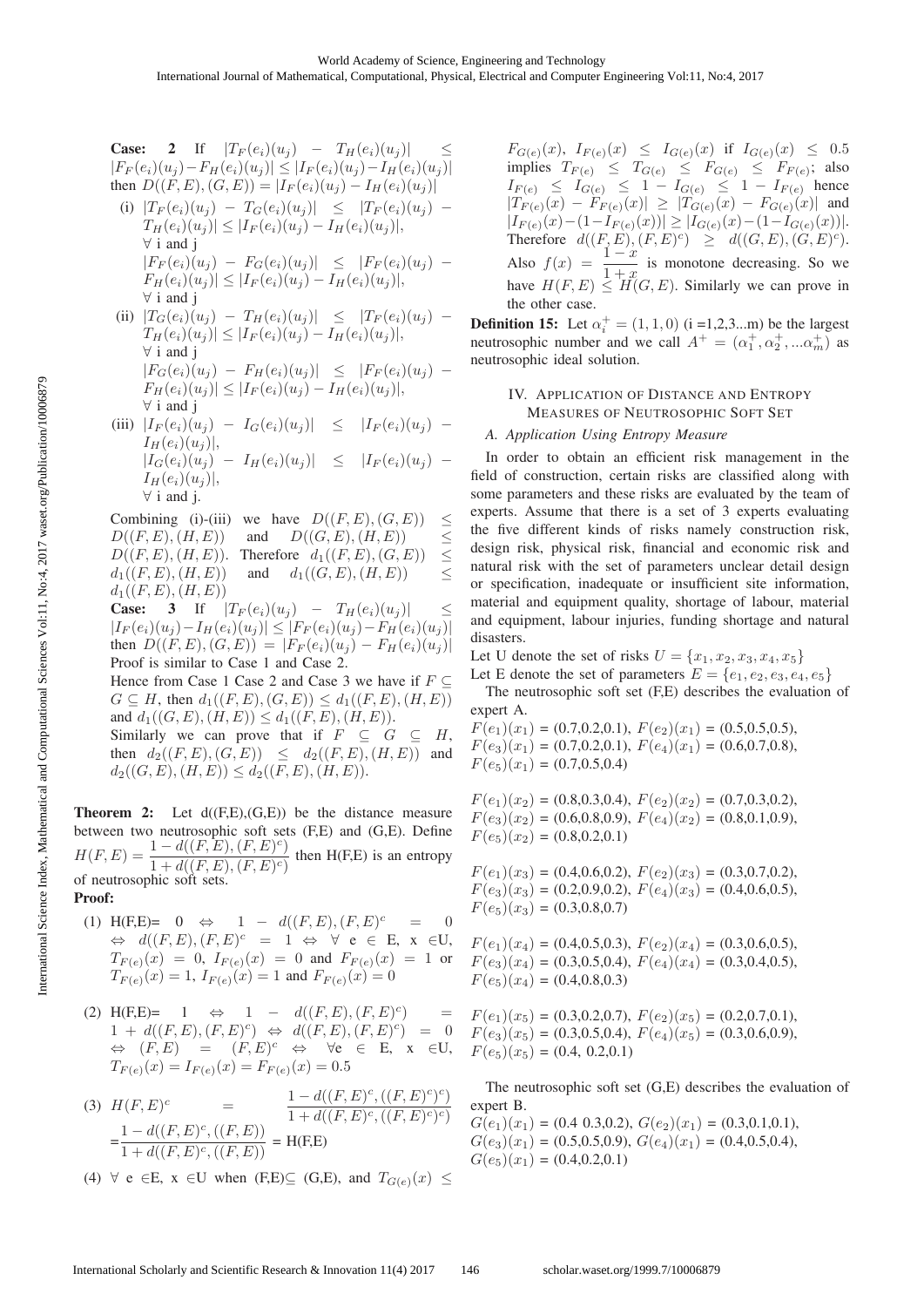$G(e_1)(x_2) = (0.3, 0.4, 0.5), G(e_2)(x_2) = (0.3, 0.4, 0.2),$  $G(e_3)(x_2) = (0.3, 0.6, 0.7), G(e_4)(x_2) = (0.4, 0.9, 0.1),$  $G(e_5)(x_2) = (0.3, 0.2, 0.1)$ 

 $G(e_1)(x_3) = (0.4, 0.6, 0.5), G(e_2)(x_3) = (0.3, 0.9, 0.8),$  $G(e_3)(x_3) = (0.3, 0.8, 0.1), G(e_4)(x_3) = (0.4, 0.7, 0.8),$  $G(e_5)(x_3) = (0.2, 0.4, 0.6)$ 

 $G(e_1)(x_4) = (0.3, 0.2, 0.1), G(e_2)(x_4) = (0.3, 0.1, 0.2),$  $G(e_3)(x_4) = (0.3, 0.2, 0.5), G(e_4)(x_4) = (0.5, 0.3, 0.4),$  $G(e_5)(x_4) = (0.4, 0.6, 0.8)$ 

 $G(e_1)(x_5) = (0.4, 0.6, 0.8), G(e_2)(x_5) = (0.3, 0.7, 0.8),$  $G(e_3)(x_5) = (0.4, 0.2, 0.6), G(e_4)(x_5) = (0.4, 0.2, 0.1),$  $G(e_5)(x_5) = (0.3, 0.4, 0.8)$ 

The neutrosophic soft set (P,E) describes the evaluation of expert C.

 $P(e_1)(x_1) = (0.4, 0.5, 0.1), P(e_2)(x_1) = (0.3, 0.1, 0.1),$  $P(e_3)(x_1) = (0.3, 0.2, 0.3), P(e_4)(x_1) = (0.3, 0.4, 0.7),$  $P(e_5)(x_1) = (0.5, 0.5, 0.1)$ 

 $P(e_1)(x_2) = (0.3, 0.4, 0.5), P(e_2)(x_2) = (0.2, 0.1, 0.3),$  $P(e_3)(x_2) = (0.3, 0.2, 0.1), P(e_4)(x_2) = (0.3, 0.5, 0.6),$  $P(e_5)(x_2) = (0.5, 0.4, 0.1)$ 

 $P(e_1)(x_3) = (0.3, 0.7, 0.9), P(e_2)(x_3) = (0.3, 0.1, 0.5),$  $P(e_3)(x_3) = (0.3, 0.5, 0.4), P(e_4)(x_3) = (0.3, 0.9, 0.8),$  $P(e_5)(x_3) = (0.3, 0.1, 0.7)$ 

 $P(e_1)(x_4) = (0.3, 0.2, 0.6), P(e_2)(x_4) = (0.3, 0.3, 0.2),$  $P(e_3)(x_4) = (0.3, 0.5, 0.6), P(e_4)(x_4) = (0.3, 0.8, 0.9),$  $P(e_5)(x_4) = (0.3, 0.1, 0.8)$ 

 $P(e_1)(x_5) = (0.4, 0.5, 0.9), P(e_2)(x_5) = (0.4, 0.5, 0.9),$  $P(e_3)(x_5) = (0.4, 0.5, 0.7), P(e_4)(x_5) = (0.3, 0.7, 0.8),$  $P(e_5)(x_5) = (0.3, 0.2, 0.6)$ 

Using the definition 12 we have  $H_1$ (F,E)=0.0906,  $H_2$ (F,E)=0.1148,  $H_3$ (F,E)=0.0984,  $H_4$ (F,E)=0.1143,  $H_5$ (F,E)=0.0746

 $H_1(G,E)=0.1069$ ,  $H_2(G,E)=0.0646$ ,  $H_3(G,E)=0.0923$ ,  $H_4(G, E)=0.0918$ ,  $H_5(G, E)=0.0857$ 

 $H_1(P,E)=0.1031$ ,  $H_2(P,E)=0.0742$ ,  $H_3(P,E)=0.1222$ ,  $H_4$ (P,E)=0.0822,  $H_5$ (P,E)=0.0706

Therefore,  $H(F,E)=0.0985$ ,  $H(G,E)=0.0883$ ,  $H(P,E)=0.0905$ . Entropy is an important notion for measuring uncertain

information. The less uncertainty information has the larger possibility to select the optimal. From the computation we have  $H(G,E) \leq H(P,E) \leq H(F,E)$ . Therefore, the expert B has larger possibility to make the decision on risk management than expert A and C. According to expert B  $H_1(G,E)=0.1069$ has the largest entropy value between the risks. Hence, construction risk has to be minimized to have an efficient risk management system, this in turn points out that the parameters related with the construction risk namely, material and equipment quality and shortage of labour has to be given a proper attention for a qualitative and quantitative risk management system.

*B. Application Using Distance Measure* For a Multi attribute decision making problem of the evaluation of university faculty for tenure and promotion. There are six faculty candidates (alternatives)  $A_i$  (j =1, 2, ..., 6) to be evaluated, the criteria (attributes) used at some universities are  $e_1$ :teaching,  $e_2$ : research, and  $e_3$ : service. Let U denote the tenure and promotion  $U = \{x_1\}$ 

Let E denote the set of parameters  $E = \{e_1, e_2, e_3\}$ 

The neutrosophic soft sets  $(F_1, A_1)$ ,  $(F_2, A_2)$ ,..... $(F_6, A_6)$ describes the evaluation of university faculty  $A_1 \cdot A_2$ ,...... $A_6$ respectively.

 $F_1(e_1)(x_1) = (0.4, 0.5, 0.3), F_1(e_2)(x_1) = (0.6, 0.4, 0.1),$  $F_1(e_3)(x_1) = (0.5, 0.6, 0.4).$ 

$$
F_2(e_1)(x_1) = (0.5, 0.4, 0.2), F_2(e_2)(x_1) = (0.3, 0.6, 0.4),
$$
  
\n
$$
F_2(e_3)(x_1) = (0.8, 0.2, 0.1).
$$

 $F_3(e_1)(x_1) = (0.7, 0.4, 0.2), F_3(e_2)(x_1) = (0.3, 0.6, 0.7),$  $F_3(e_3)(x_1) = (0.6, 0.1, 0.2).$ 

 $F_4(e_1)(x_1) = (0.4, 0.6, 0.3), F_4(e_2)(x_1) = (0.6, 0.4, 0.2),$  $F_4(e_3)(x_1) = (0.7, 0.4, 0.1).$ 

 $F_5(e_1)(x_1) = (0.6, 0.8, 0.2), F_5(e_2)(x_1) = (0.5, 0.7, 0.1),$  $F_5(e_3)(x_1) = (0.4, 0.7, 0.6).$ 

$$
F_6(e_1)(x_1) = (0.6, 0.1, 0.3), F_6(e_2)(x_1) = (0.7, 0.5, 0.2),
$$
  

$$
F_6(e_3)(x_1) = (0.5, 0.6, 0.4).
$$

The neutrosophic soft ideal solution  $(F, A^+)$  is given by  $F(e_1)(x_1) = (1,1,0), F(e_2)(x_1) = (1,1,0), F(e_3)(x_1) = (1,1,0)$ 

Using definition 12 we have

 $\mathbf{S}$ 

 $d_1((F_1, A_1), (F, A^+))$ = 0.5667,  $d_1((F_2, A_2), (F, A^+))$ = 0.7,  $d_1((F_3, A_3), (F, A^+))$ = 0.7333,  $d_1((F_4, A_4), (F, A^+))$ = 0.6,  $d_1((F_5, A_5), (F, A^+))$ = 0.5,  $d_1((F_6, A_6), (F, A^+))$ = 0.6333.

since  
\n
$$
d_1((F_5, A_5), (F, A^+)) < d_1((F_1, A_1), (F, A^+)) \n d_1((F_4, A_4), (F, A^+)) < d_1((F_6, A_6), (F, A^+)) \n d_1((F_2, A_2), (F, A^+)) < d_1((F_3, A_3), (F, A^+))
$$
\nthen  
\n
$$
(F_5, A_5) > (F_1, A_1) > (F_4, A_4) > (F_6, A_6) > (F_2, A_2) >
$$
\n
$$
(F_3, A_3)
$$

Hence the most desirable alternative is  $A_5$ 

### V. CONCLUSION

An efficient risk management system saves time, labour and economy, if the risks are given proper attention, according to their order of severity. The identification and analysis demonstrates the application and efficiency of the entropy measure in decision making.Finally we have developed the